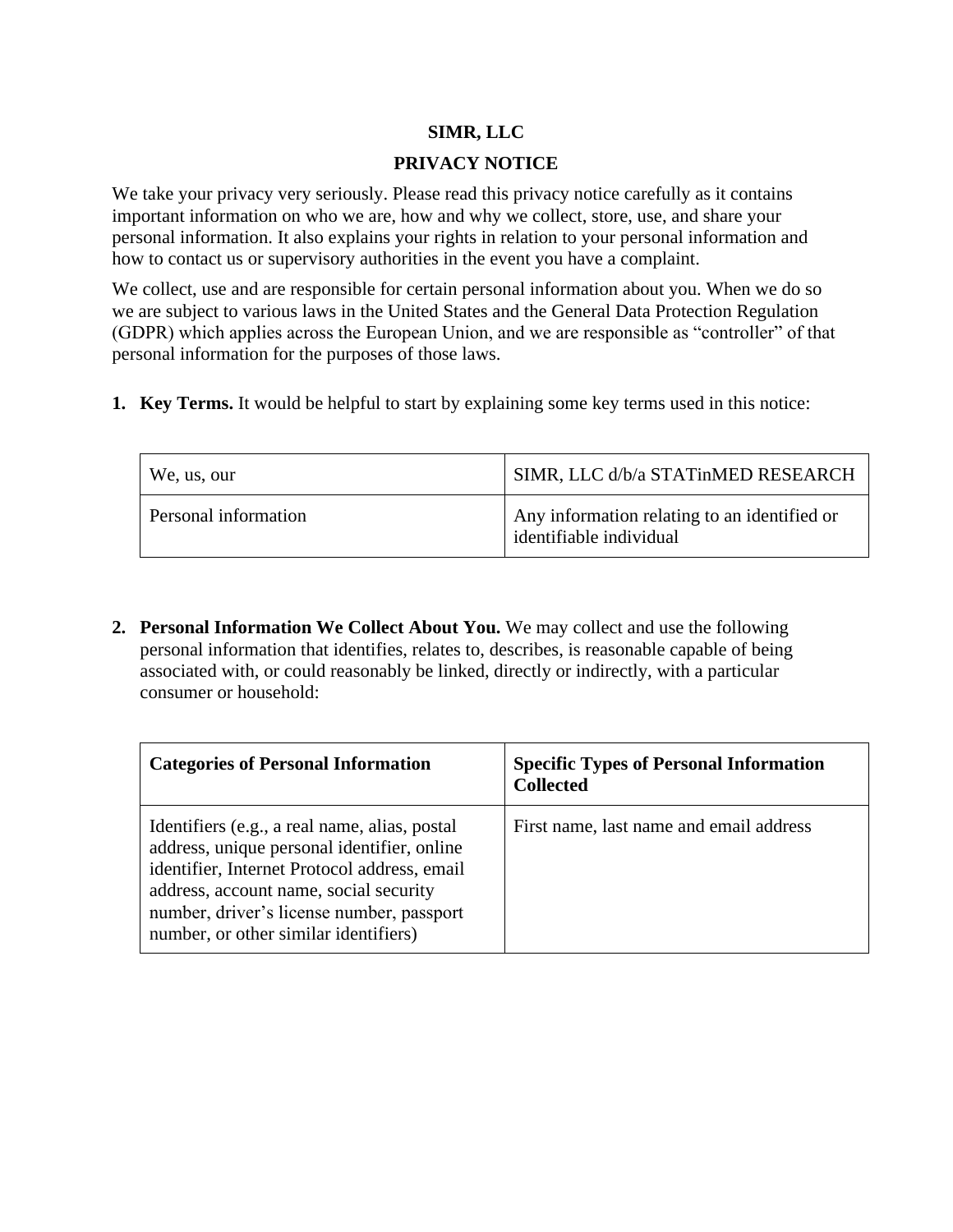| Information that identifies, relates to,<br>describes, or is capable of being associated<br>with, a particular individual, including, but<br>not limited to, his or her name, signature,<br>social security number, physical<br>characteristics or description, address,<br>telephone number, passport number, driver's<br>license or state identification card number,<br>insurance policy number, education,<br>employment, employment history, bank<br>account number, credit card number, debit<br>card number, or any other financial<br>information, medical information, or health<br>insurance information. | First name, last name and email address               |
|---------------------------------------------------------------------------------------------------------------------------------------------------------------------------------------------------------------------------------------------------------------------------------------------------------------------------------------------------------------------------------------------------------------------------------------------------------------------------------------------------------------------------------------------------------------------------------------------------------------------|-------------------------------------------------------|
| Geolocation data                                                                                                                                                                                                                                                                                                                                                                                                                                                                                                                                                                                                    | US state or country, geographic regions and<br>cities |
| Professional or employment-related<br>information                                                                                                                                                                                                                                                                                                                                                                                                                                                                                                                                                                   | First name, last name and email address               |

To the extent that this personal information is required to provide products AND/OR services to you, if you do not provide personal information we ask for, it may delay or prevent us from providing products AND/OR services to you.

- **3. How Your Personal Information is Collected.** We collect most of this personal information directly from you—in person, by telephone, text or email and/or via our website and apps. However, we may also collect information:
	- From publicly accessible sources (e.g., property records);
	- Directly from a third party (e.g., sanctions screening providers, credit reporting agencies, or customer due diligence providers);
	- From a third party with your consent (e.g., your bank);
	- Via our IT systems, including:
		- o Door entry systems and reception logs;
		- o Automated monitoring of our websites and other technical systems, such as our computer networks and connections, CCTV and access control systems, communications systems, email and instant messaging systems; and
	- Cookies (or browser cookies). A cookie is a small file placed on the hard drive of your computer. You may refuse to accept browser cookies by activating the appropriate setting on your browser. However, if you select this setting some parts of this site may then be inaccessible or not function properly. Unless you have adjusted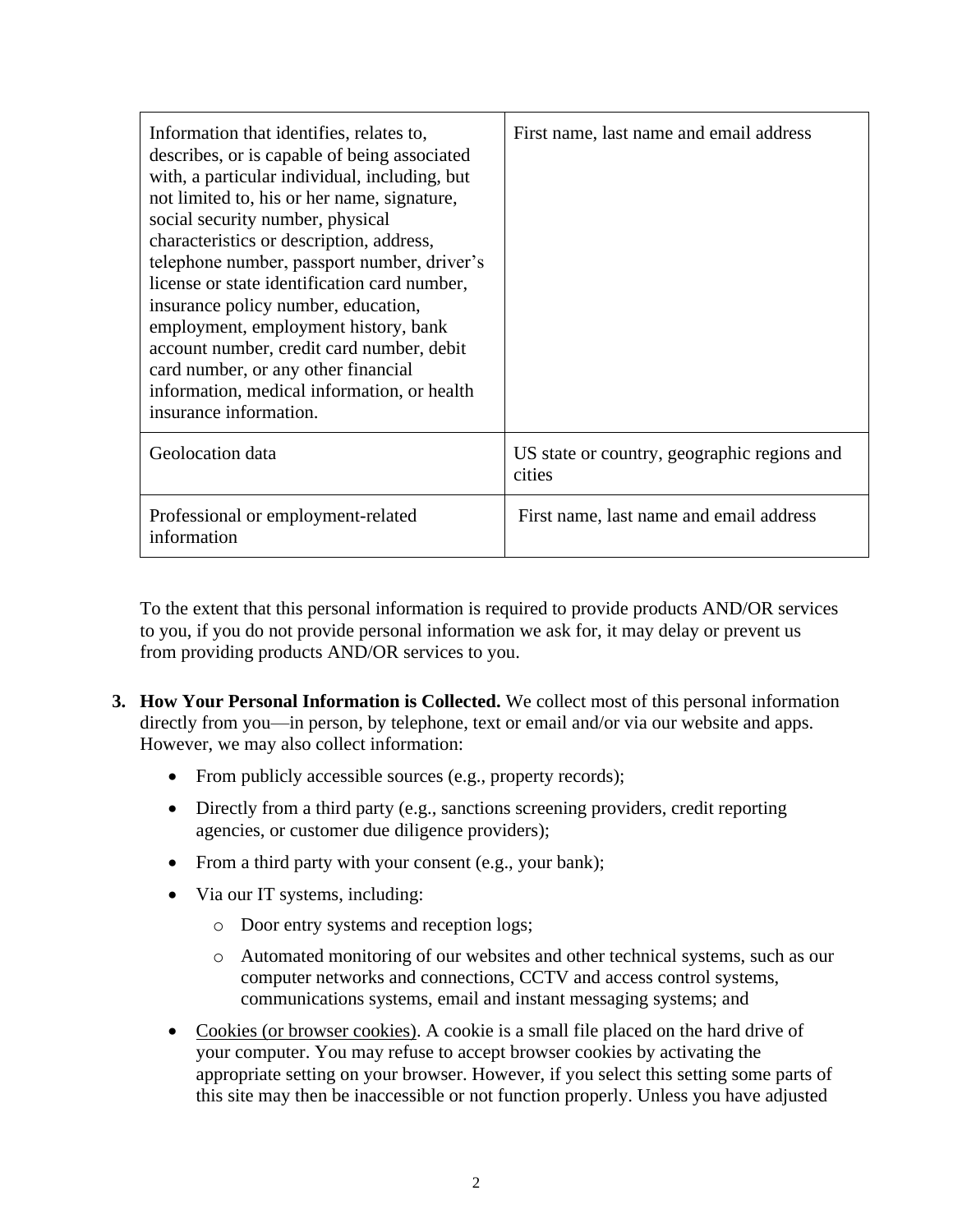your browser setting so that it will refuse cookies, our system will issue cookies when you direct your browser to our websites.

- Flash Cookies. Certain features of our websites may use local stored objects (or Flash cookies) to collect and store information about your preferences and navigation to, from, and on our website. Flash cookies are not managed by the same browser settings as are used for browser cookies. To learn how you can manage your Flash cookie settings, visit the Flash player settings page on Adobe's website. If you disable or refuse Flash cookies, please note that some parts of this site may then be inaccessible or not function properly.
- Web Beacons. Pages of our website and our emails may contain small electronic files known as web beacons (also referred to as clear gifs, pixel tags, and single-pixel gifs) that permit us, for example, to count users who have visited those pages or opened an email and for other related website statistics (for example, recording the popularity of certain website content and verifying system and server integrity).

We do not collect personal information automatically, but we may tie this information to personal information about you that we collect from other sources or you provide to us.

- **4. How and Why We Use Your Personal Information.** Under data protection law, we can only use your personal information if we have a proper reason for doing so, e.g.,:
	- To comply with our legal and regulatory obligations;
	- For the performance of our contract with you or to take steps at your request before entering into a contract;
	- To improve and analyze use of our website and services;
	- For our legitimate interests or those of a third party; or
	- Where you have given consent.

A legitimate interest is when we have a business or commercial reason to use your information, so long as this is not overridden by your own rights and interests.

The table below explains what we use (process) your personal information for and our reasons for doing so:

| What we use your personal information<br>for            | Our reasons                                                                                                                    |
|---------------------------------------------------------|--------------------------------------------------------------------------------------------------------------------------------|
| To provide products AND/OR services to<br>you           | For the performance of our contract with<br>you or to take steps at your request before<br>entering into a contract            |
| To prevent and detect fraud against you or<br><b>us</b> | For our legitimate interests or those of a<br>third party, i.e. to minimize fraud that could<br>be damaging for us and for you |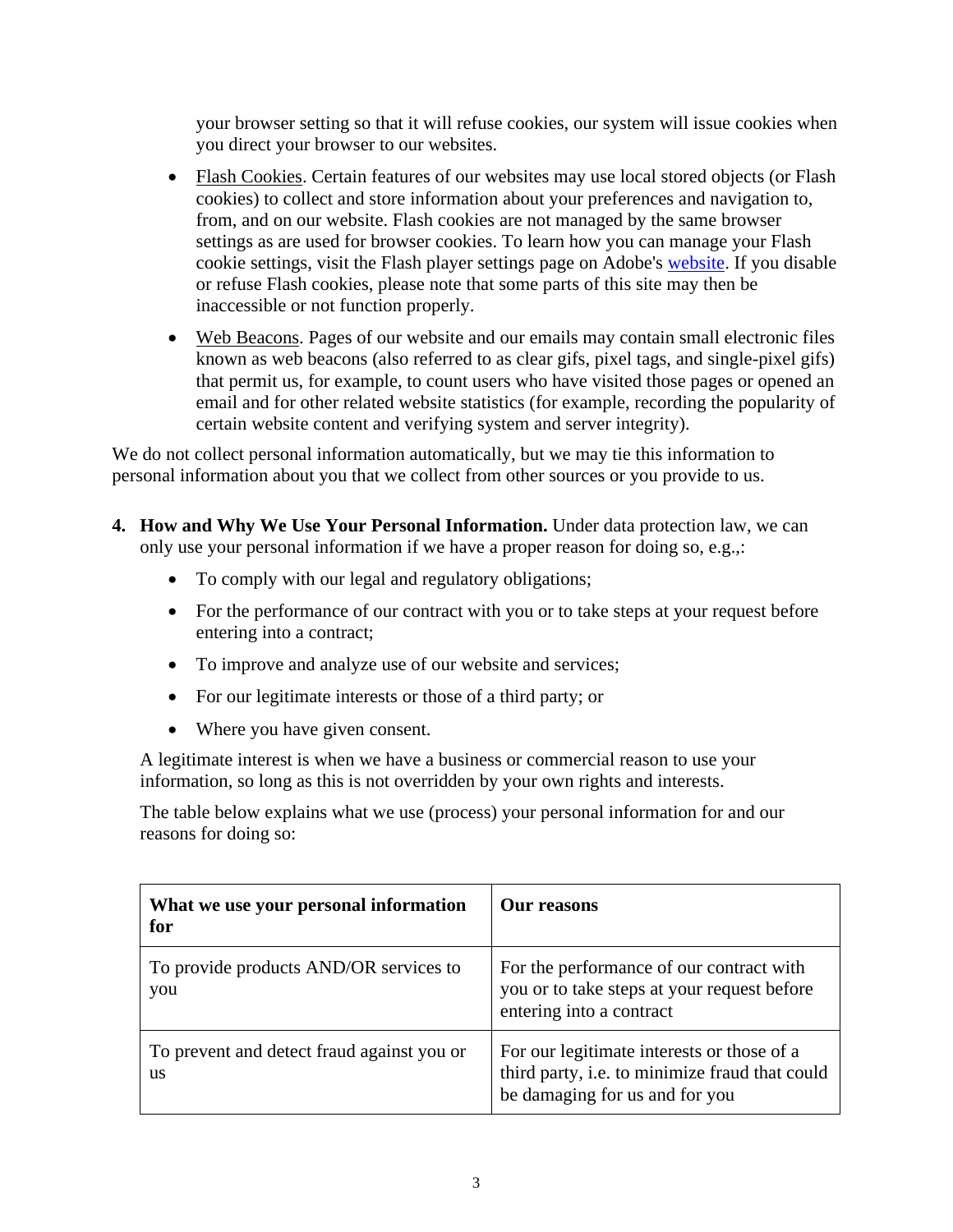| Gathering and providing information<br>required by or relating to audits, enquiries<br>or investigations by regulatory bodies                   | To comply with our legal and regulatory<br>obligations                                                                                                                                                            |
|-------------------------------------------------------------------------------------------------------------------------------------------------|-------------------------------------------------------------------------------------------------------------------------------------------------------------------------------------------------------------------|
| Ensuring business policies are adhered to,<br>e.g. policies covering security and internet<br>use                                               | For our legitimate interests or those of a<br>third party, i.e. to make sure we are<br>following our own internal procedures so<br>we can deliver the best service to you                                         |
| Operational reasons, such as improving<br>efficiency, training and quality control                                                              | For our legitimate interests or those of a<br>third party, i.e. to be as efficient as we can<br>so we can deliver the best service for you at<br>the best price                                                   |
| Ensuring the confidentiality of<br>commercially sensitive information                                                                           | For our legitimate interests or those of a<br>third party, i.e. to protect trade secrets and<br>other commercially valuable information<br>To comply with our legal and regulatory<br>obligations                 |
| Statistical analysis to help us manage our<br>business, e.g. in relation to our customer<br>base, product range or other efficiency<br>measures | For our legitimate interests or those of a<br>third party, i.e. to be as efficient as we can<br>so we can deliver the best service for you at<br>the best price                                                   |
| Preventing unauthorized access and<br>modifications to systems                                                                                  | For our legitimate interests or those of a<br>third party, i.e. to prevent and detect<br>criminal activity that could be damaging for<br>us and for you<br>To comply with our legal and regulatory<br>obligations |
| Updating and enhancing customer records                                                                                                         | For the performance of our contract with<br>you or to take steps at your request before<br>entering into a contract                                                                                               |
|                                                                                                                                                 | To comply with our legal and regulatory<br>obligations                                                                                                                                                            |
|                                                                                                                                                 | For our legitimate interests or those of a<br>third party, e.g. making sure that we can<br>keep in touch with our customers about<br>existing orders and new products                                             |
| Statutory returns                                                                                                                               | To comply with our legal and regulatory<br>obligations                                                                                                                                                            |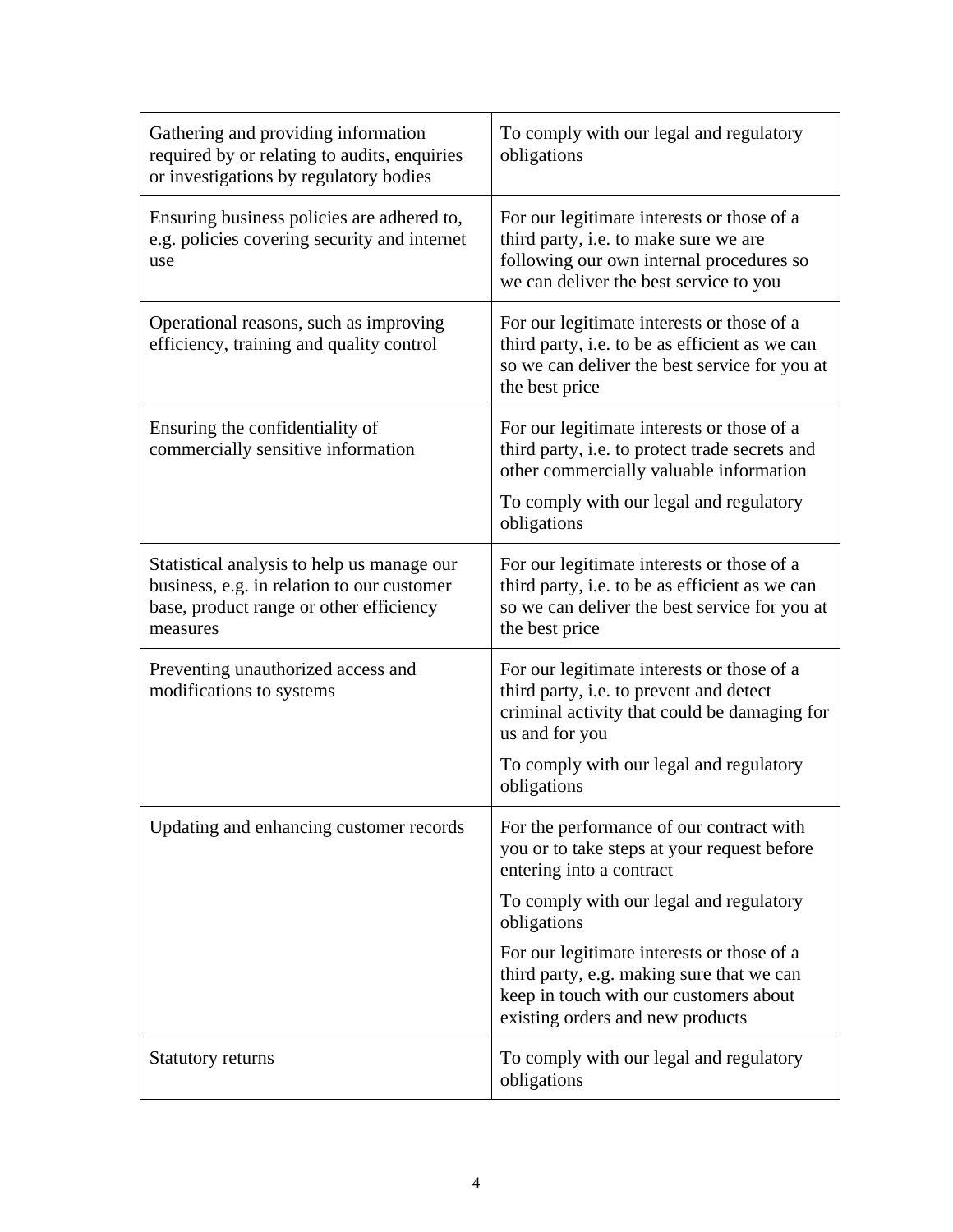| Ensuring safe working practices, staff<br>administration and assessments    | To comply with our legal and regulatory<br>obligations                                                                                                                                               |
|-----------------------------------------------------------------------------|------------------------------------------------------------------------------------------------------------------------------------------------------------------------------------------------------|
|                                                                             | For our legitimate interests or those of a<br>third party, e.g. to make sure we are<br>following our own internal procedures and<br>working efficiently so we can deliver the<br>best service to you |
| Marketing our services and those of selected<br>third parties to:           | For our legitimate interests or those of a<br>third party, i.e. to promote our business to                                                                                                           |
| - existing and former customers;                                            | existing and former customers                                                                                                                                                                        |
| third parties who have previously<br>expressed an interest in our services; |                                                                                                                                                                                                      |
| third parties with whom we have had<br>no previous dealings.                |                                                                                                                                                                                                      |
| External audits and quality checks, for audit<br>of our accounts            | For our legitimate interests or a those of a<br>third party, i.e. to maintain our<br>accreditations so we can demonstrate we<br>operate at the highest standards                                     |
|                                                                             | To comply with our legal and regulatory<br>obligations                                                                                                                                               |

**5. Promotional Communications.** We may use your personal information to send you updates (by email, text message, telephone or post) about our products AND/OR services, including exclusive offers, promotions or new products AND/OR services.

We have a legitimate interest in processing your personal information for promotional purposes (see above "How and why we use your personal information"). This means we do not usually need your consent to send you promotional communications. However, where consent is needed, we will ask for this consent separately and clearly.

We will always treat your personal information with the utmost respect and never sell OR share it with other organizations for such organization's marketing purposes.

You have the right to opt out of receiving promotional communications at any time by:

- Contacting us at info@statinmed.com or publications@statinmed.com; or
- Using the "unsubscribe" link in emails or "STOP" number in texts.

We may ask you to confirm or update your marketing preferences if you instruct us to provide further products AND/OR services in the future, or if there are changes in the law, regulation, or the structure of our business.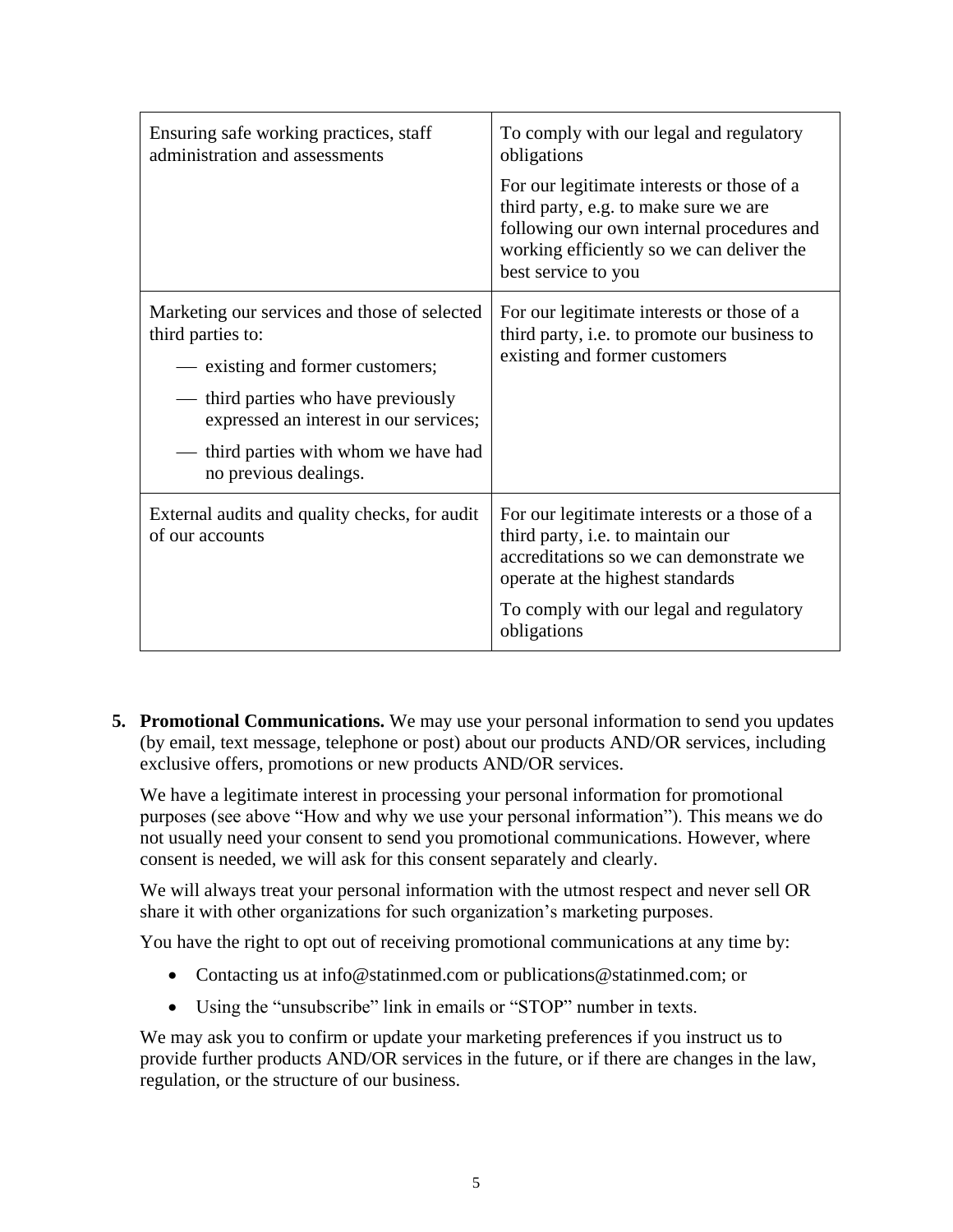- **6. Who We Share Your Personal Information With.** We routinely share personal information with:
	- Our affiliates:
	- Service providers we use to help deliver our products and/or services to you;
	- Other third parties we use to help us run our business, such as marketing agencies or website hosts and other service providers, including, without limitation, Constant Contact and Hireology;
	- Third parties approved by you, including social media sites you choose to link your account to or third-party payment providers;
	- Credit reporting agencies;
	- Background check service providers if you apply for a job with us.

We only allow our service providers to handle your personal information if we are satisfied they take appropriate measures to protect your personal information. We also impose contractual obligations on service providers relating to ensure they can only use your personal information to provide services to us and to you. We may also share personal information with external auditors.

We may disclose and exchange information with law enforcement agencies and regulatory bodies to comply with our legal and regulatory obligations.

We may also need to share some personal information with other parties, such as potential buyers of some or all of our business or during a re-structuring. We will typically anonymize information, but this may not always be possible. The recipient of the information will be bound by confidentiality obligations.

We may use third-party service providers to monitor and analyze the use of our website. One such service provider that we may use is Google for its Google Analytics service.

#### Google Analytics

Google Analytics is a web analytics service offered by Google that tracks and reports website traffic. Google uses the data collected to track and monitor the use of our website. This data is shared with other Google services. Google may use the collected data to contextualize and personalize the ads of its own advertising network.

You can opt-out of having made your activity on the website available to Google Analytics by installing the Google Analytics opt-out browser add-on. The add-on prevents the Google Analytics JavaScript (ga.js, analytics.js and dc.js) from sharing information with Google Analytics about visits activity.

For more information on the privacy practices of Google, please visit the Google Privacy & Terms web page: https://policies.google.com/privacy

#### Constant Contact

Constant Contact is an email marketing sending service provided by Constant Contact, Inc. For more information on the privacy practices of Constant Contact, please visit their Privacy Center: https://www.constantcontact.com/forward/privacy-center.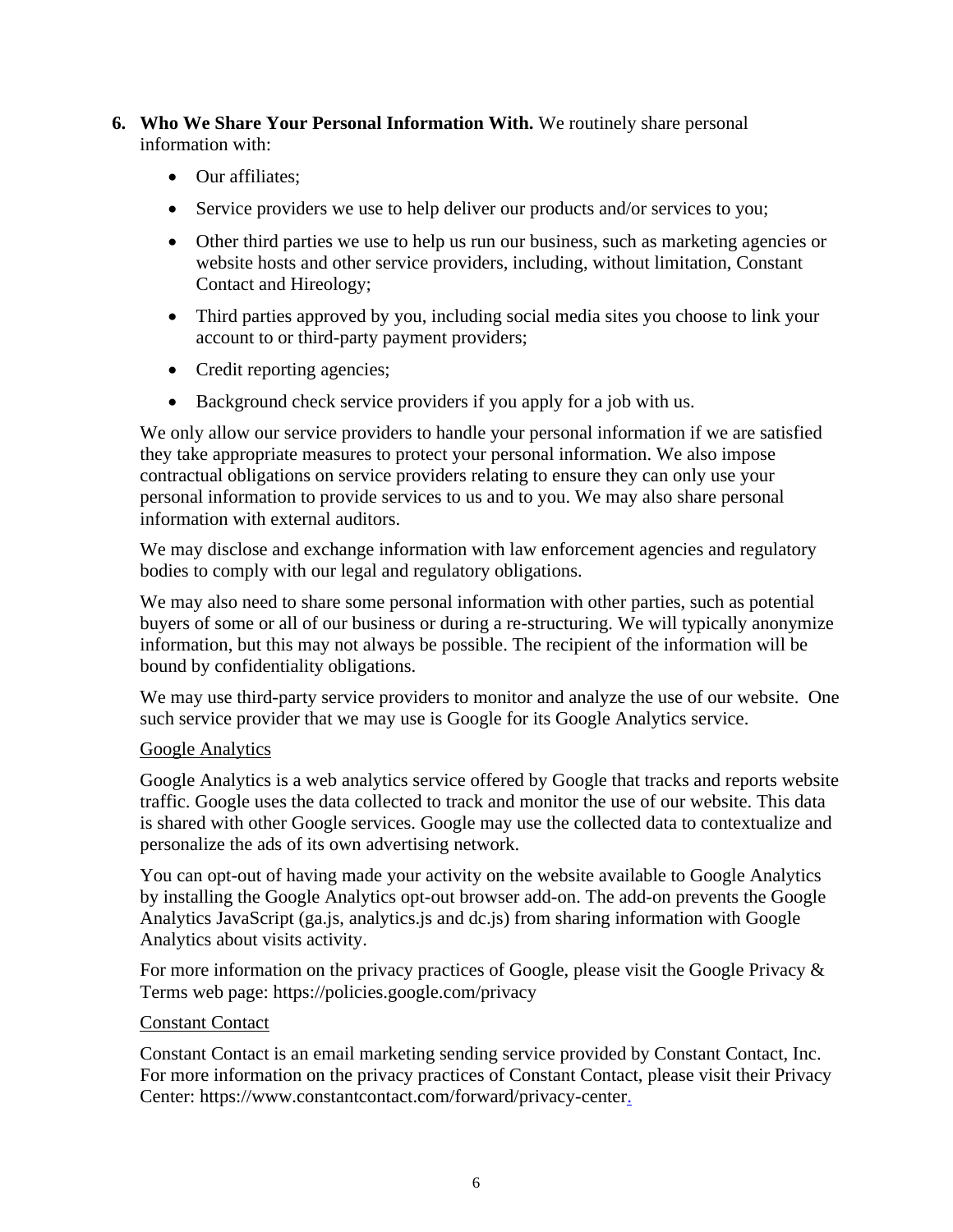## Hireology

Hireology is an human resources service provided by Hireology, Inc. For more information on the privacy practices of Hireology, please visit their Privacy Policy: https://hireology.com/privacy/

**7. Personal Information We Sold or Disclosed for a Business Purpose.** In the preceding 12 months, we have not sold any personal information to any third party. We do not sell personal information.

In the preceding 12 months, we have disclosed for a business purpose to one or more third parties the following categories of personal information that identifies, relates to, describes, is capable of being associated with, or could reasonably be linked, directly or indirectly, with a particular consumer or household:

- Identifiers (e.g., a real name, alias, postal address, unique personal identifier, online identifier, Internet Protocol address, email address, account name, social security number, driver's license number, passport number, or other similar identifiers);
- Information that identifies, relates to, describes, or is capable of being associated with, a particular individual, including, but not limited to, his or her name, signature, social security number, physical characteristics or description, address, telephone number, passport number, driver's license or state identification card number, insurance policy number, education, employment, employment history, bank account number, credit card number, debit card number, or any other financial information, medical information, or health insurance information;
- Characteristics of protected classifications under California or federal law;
- Commercial information (e.g., records of personal property, products or services purchased, obtained, or considered, or other purchasing or consuming histories or tendencies);
- Biometric information;
- Internet or other electronic network activity information (e.g., browsing history, search history, and information regarding a consumer's interaction with an Internet Web site, application, or advertisement);
- Geolocation data;
- Audio, electronic, visual, thermal, olfactory, or similar information;
- Professional or employment-related information;
- Education information, defined as information that is not publicly available personally identifiable information as defined in the Family Educational Rights and Privacy Act (FERPA); and
- Inferences drawn from any of the information identified above to create a profile about a consumer reflecting the consumer's preferences, characteristics, psychological trends, predispositions, behavior, attitudes, intelligence, abilities, and aptitudes.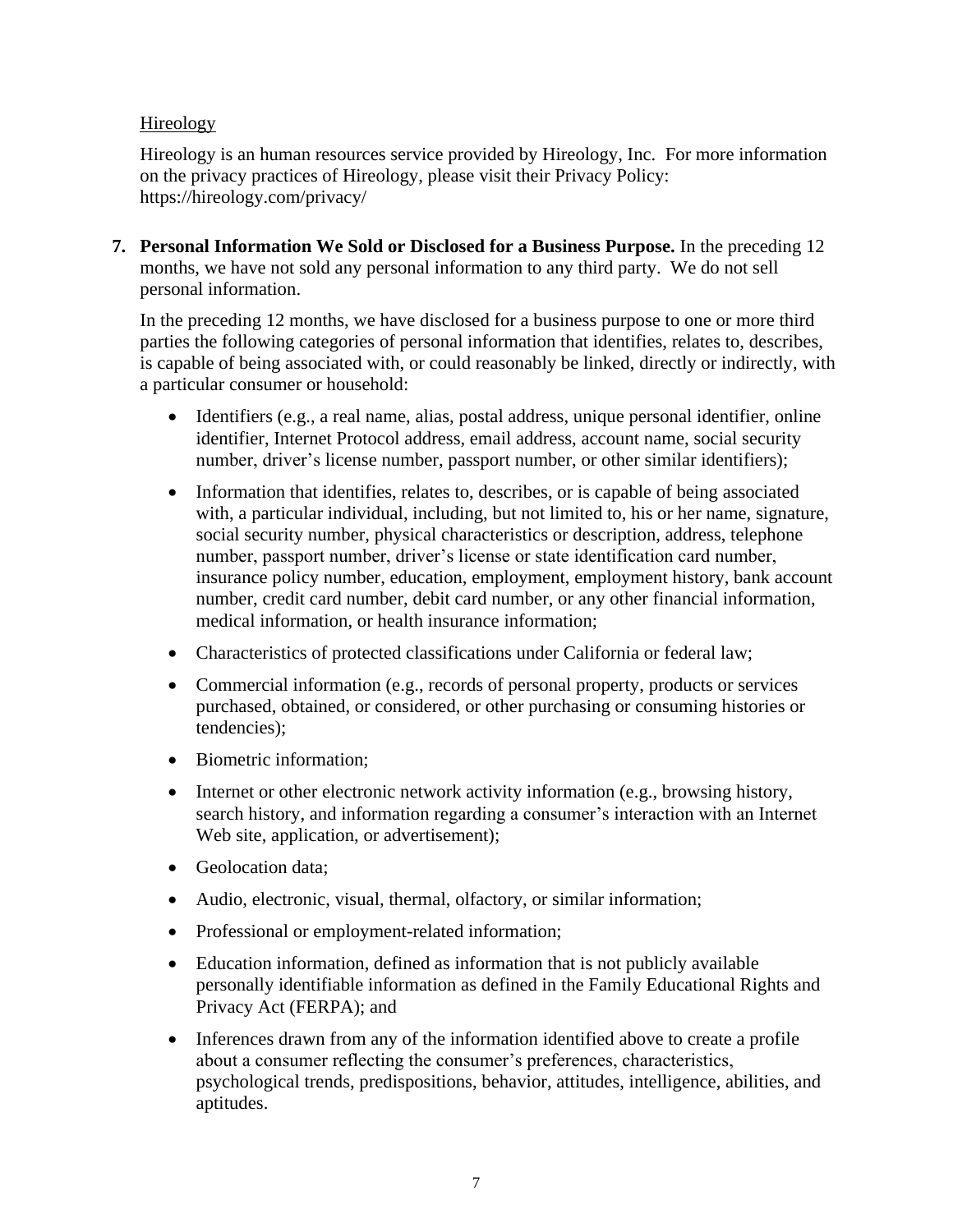- **8. Where Your Personal Information is Held.** Information may be held at our offices and those of our third party agencies, service providers, representatives and agents as described above (see above: "Who We Share Your Personal Information with"). Some of these third parties may be based outside the USA. We require that our service providers and affiliates safeguard your personal information. In these cases, your personal information will also be subject to the laws of the country in which it is used or stored. For more information, including on how we safeguard your personal information when this occurs, see below: "Transferring Your Personal Information Out of the EEA".
- **9. How Long Your Personal Information Will Be Kept.** We will keep your personal information while you have an account with us or while we are providing products AND/OR services to you. Thereafter, we will keep your personal information for as long as is necessary:
	- To respond to any questions, complaints or claims made by you or on your behalf;
	- To show that we treated you fairly; or
	- To keep records required by law.

We will not retain your personal information for longer than necessary for the purposes set out in this notice. Different retention periods apply for different types of personal information.

When it is no longer necessary to retain your personal information, we will delete or anonymize it.

- **10. Transferring Your Personal Information Out of the EEA.** For persons located in the European Economic Area (EEA), you should be aware that it by providing such information to us, you are transferring your personal information outside of the EEA. Accordingly, we will share your personal information outside the EEA, e.g.:
	- With our offices, if any, outside the EEA;
	- With your and our service providers located outside the EEA;
	- If you are based outside the EEA; or
	- Where there is an international dimension to the services we are providing.

The non-EEA countries to which we may transfer your data do not have the same data protection laws as the EEA. By using our website or otherwise providing your personal information to us, you consent to our sharing of your personal information with third parties located outside of the EEA. We will, however, ensure the transfer complies with data protection law and all personal information will be secure. Our standard practice is to use standard data protection contract clauses that have been approved by the European Commission. To obtain a copy of those clauses visit https://ec.europa.eu/info/law/lawtopic/data-protection/international-dimension-data-protection/standard-contractual-clausesscc\_en.

If you would like further information, please contact us (see "How To Contact Us" below).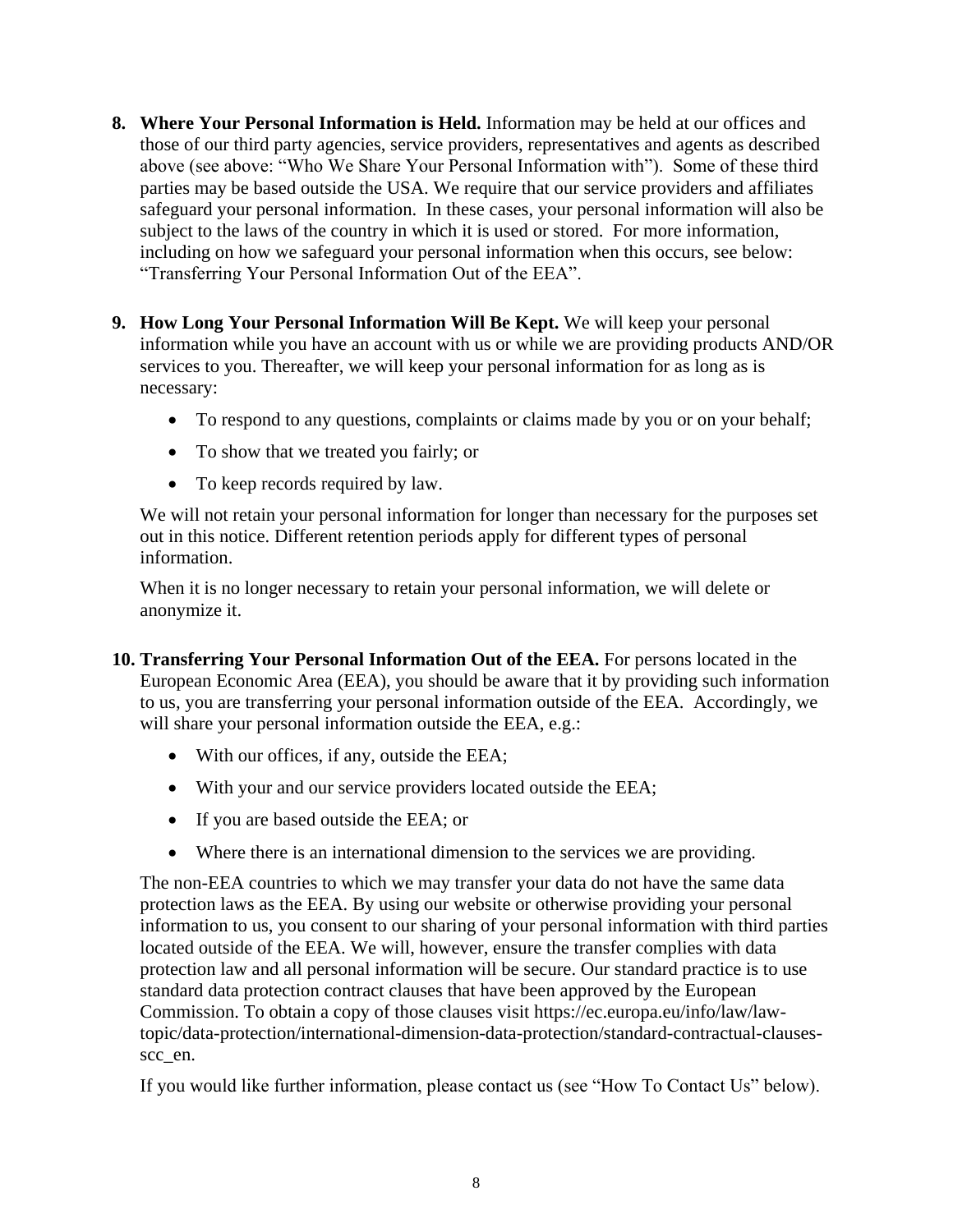# **11. Your Rights Under the GDPR.**

| <b>Right to Access</b>                                                    | The right to be provided with a copy of your<br>personal information (the right of access)                                                                                                                                                                                                                       |
|---------------------------------------------------------------------------|------------------------------------------------------------------------------------------------------------------------------------------------------------------------------------------------------------------------------------------------------------------------------------------------------------------|
| <b>Right to Rectification</b>                                             | The right to require us to correct any mistakes<br>in your personal information                                                                                                                                                                                                                                  |
| Right to be Forgotten                                                     | The right to require us to delete your personal<br>information—in certain situations                                                                                                                                                                                                                             |
| <b>Right to Restriction of Processing</b>                                 | The right to require us to restrict processing<br>of your personal information-in certain<br>circumstances, e.g. if you contest the<br>accuracy of the data                                                                                                                                                      |
| <b>Right to Data Portability</b>                                          | The right to receive the personal information<br>you provided to us, in a structured, commonly<br>used and machine-readable format and/or<br>transmit that data to a third party—in certain<br>situations                                                                                                        |
| <b>Right to Object</b>                                                    | The right to object:<br>at any time to your personal<br>information being processed for direct<br>marketing (including profiling);<br>in certain other situations to our<br>continued processing of your personal<br>information, e.g. processing carried<br>out for the purpose of our legitimate<br>interests. |
| Right Not to be Subject to Automated<br><b>Individual Decision-Making</b> | The right not to be subject to a decision based<br>solely on automated processing (including<br>profiling) that produces legal effects<br>concerning you or similarly significantly<br>affects you                                                                                                               |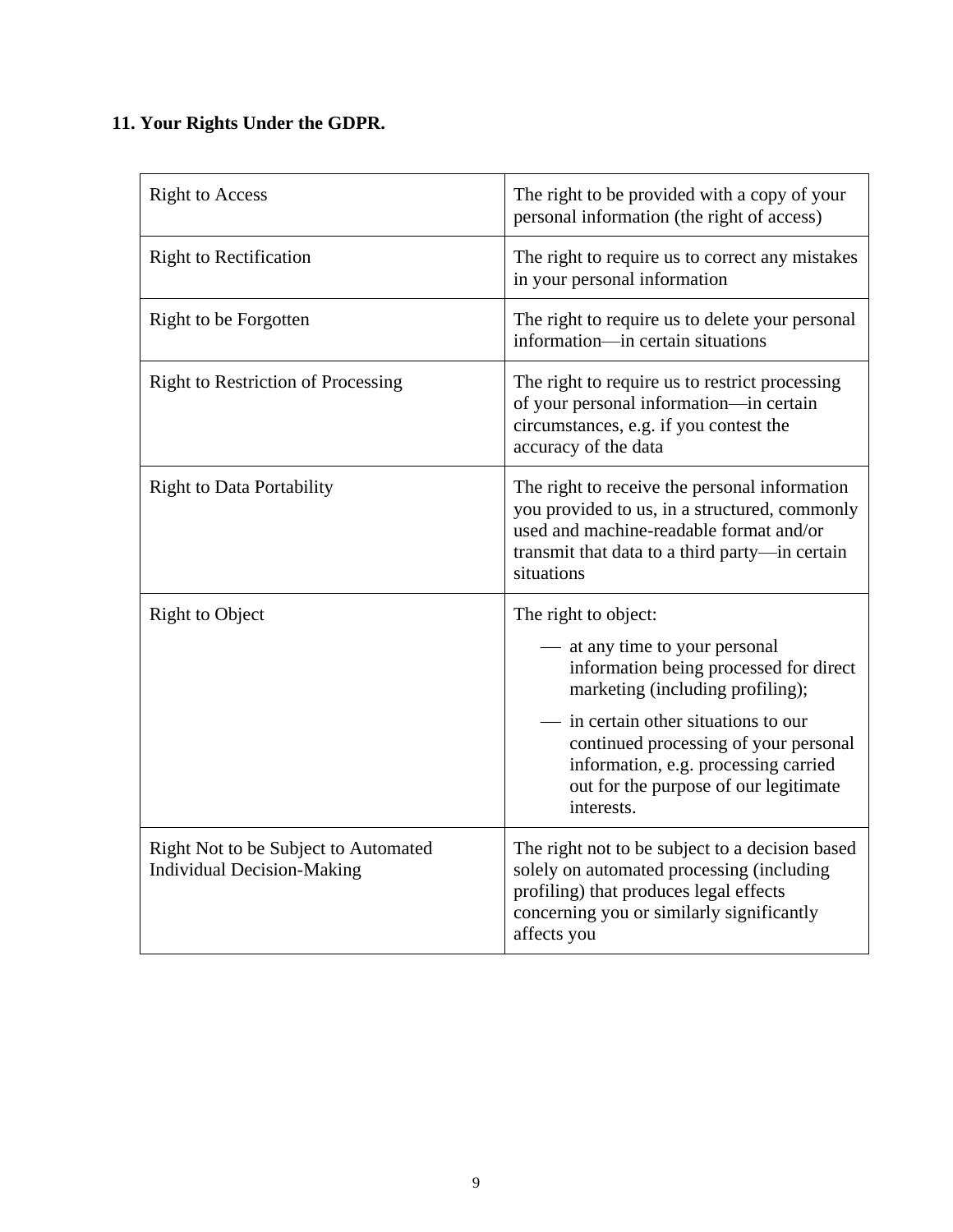**12. Your Rights Under the CCPA.** If you are a California resident, you have the right under the California Consumer Privacy Act of 2018 (CCPA) and certain other privacy and data protection laws, as applicable, to exercise free of charge:

| Disclosure of Personal Information We<br><b>Collect About You</b><br>Personal Information Sold or Used for a<br><b>Business Purpose</b> | You have the right to know:                                                                                                                                                                    |
|-----------------------------------------------------------------------------------------------------------------------------------------|------------------------------------------------------------------------------------------------------------------------------------------------------------------------------------------------|
|                                                                                                                                         | The categories of personal<br>information we have collected about<br>you;                                                                                                                      |
|                                                                                                                                         | The categories of sources from which<br>the personal information is collected;                                                                                                                 |
|                                                                                                                                         | Our business or commercial purpose<br>for collecting or selling personal<br>information;                                                                                                       |
|                                                                                                                                         | The categories of third parties with<br>whom we share personal information,<br>if any; and                                                                                                     |
|                                                                                                                                         | The specific pieces of personal<br>information we have collected about<br>you.                                                                                                                 |
|                                                                                                                                         | Please note that we are not required<br>to:                                                                                                                                                    |
|                                                                                                                                         | Retain any personal information about<br>you that was collected for a single<br>one-time transaction if, in the ordinary<br>course of business, that information<br>about you is not retained; |
|                                                                                                                                         | Reidentify or otherwise link any data<br>that, in the ordinary course of<br>business, is not maintained in a<br>manner that would be considered<br>personal information; or                    |
|                                                                                                                                         | Provide the personal information to<br>you more than twice in a 12-month<br>period.                                                                                                            |
|                                                                                                                                         | In connection with any personal information<br>we may sell or disclose to a third party for a<br>business purpose, you have the right to know:                                                 |
|                                                                                                                                         | The categories of personal information about<br>you that we sold and the categories of third                                                                                                   |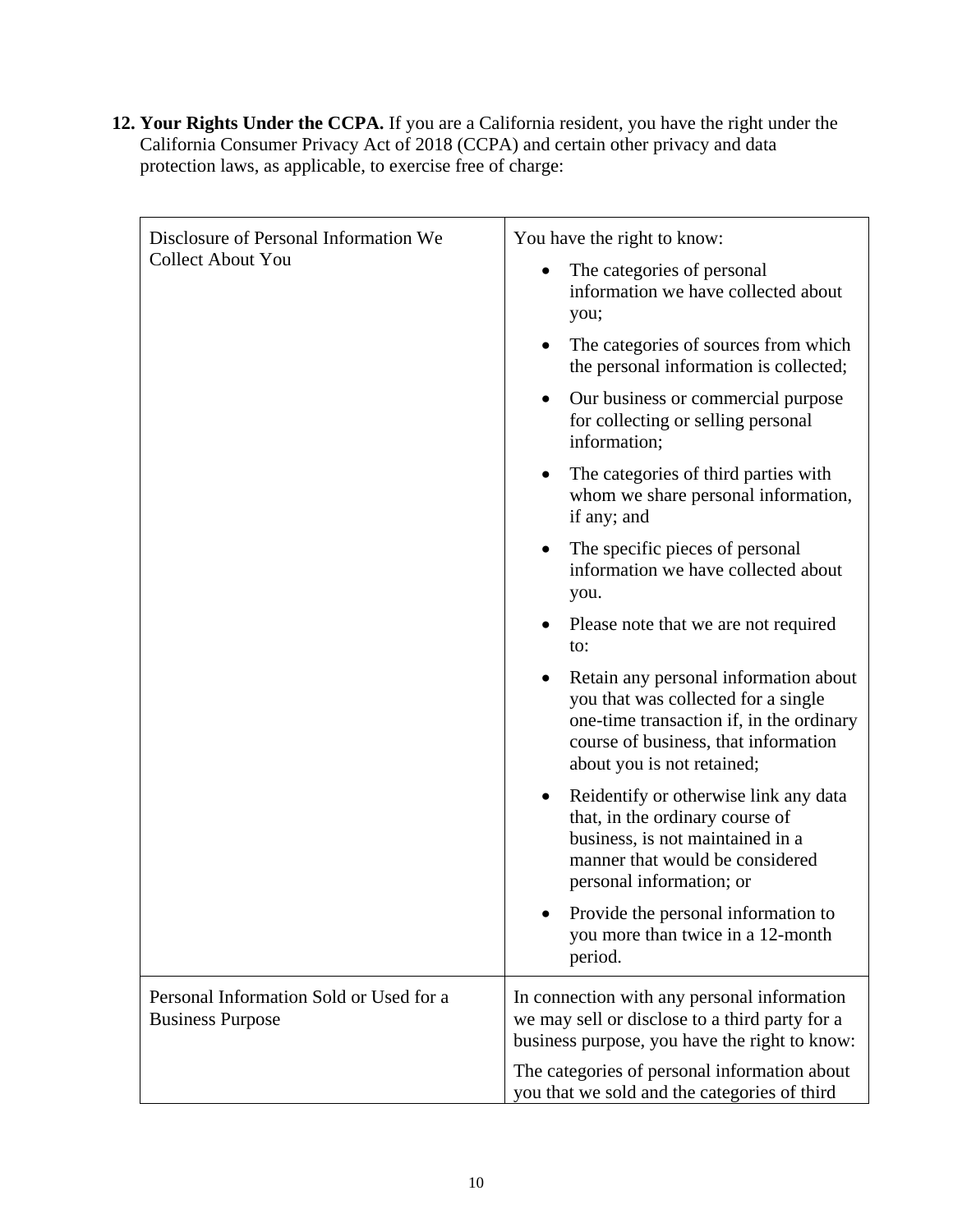|                          | parties to whom the personal information was<br>sold; and<br>The categories of personal information that<br>we disclosed about you for a business<br>purpose.<br>You have the right under the California<br>Consumer Privacy Act of 2018 (CCPA) and<br>certain other privacy and data protection laws,<br>as applicable, to opt-out of the sale or<br>disclosure of your personal information. If<br>you exercise your right to opt-out of the sale<br>or disclosure of your personal information,<br>we will refrain from selling your personal<br>information, unless you subsequently provide<br>express authorization for the sale of your<br>personal information. To opt-out of the sale<br>or disclosure of your personal information,<br>submit your request by sending an email to<br>info@statinmed.com. |
|--------------------------|--------------------------------------------------------------------------------------------------------------------------------------------------------------------------------------------------------------------------------------------------------------------------------------------------------------------------------------------------------------------------------------------------------------------------------------------------------------------------------------------------------------------------------------------------------------------------------------------------------------------------------------------------------------------------------------------------------------------------------------------------------------------------------------------------------------------|
| <b>Right to Deletion</b> | Subject to certain exceptions set out below,<br>on receipt of a verifiable request from you,<br>we will:<br>Delete your personal information from<br>our records; and<br>Direct any service providers to delete<br>$\bullet$<br>your personal information from their<br>records.<br>Please note that we may not delete<br>your personal information if it is<br>necessary to:<br>Complete the transaction for which<br>the personal information was<br>collected, fulfill the terms of a written<br>warranty or product recall conducted<br>in accordance with federal law,<br>provide a good or service requested by<br>you, or reasonably anticipated within<br>the context of our ongoing business<br>relationship with you, or otherwise<br>perform a contract between you and<br>us;                          |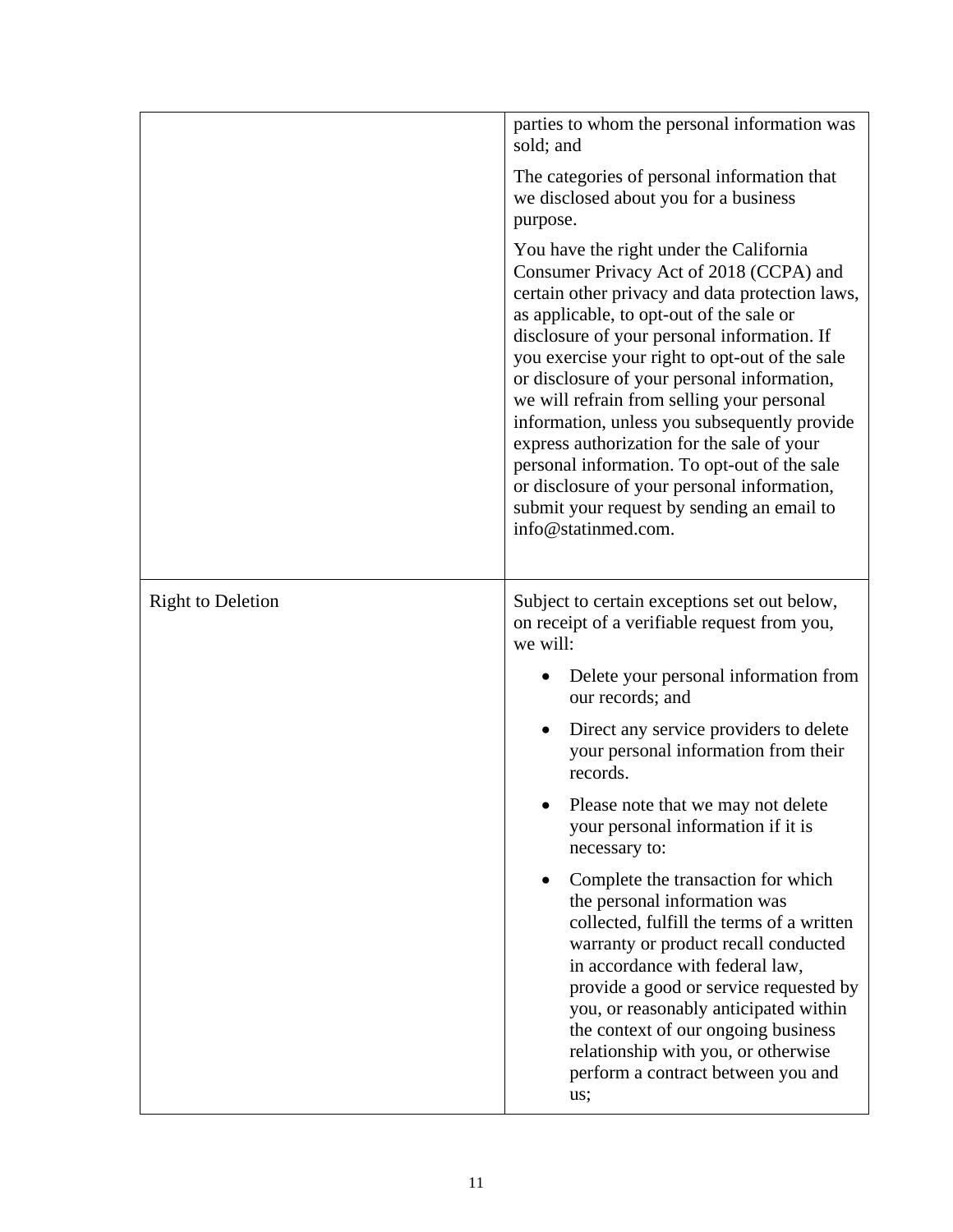|                                          | Detect security incidents, protect<br>against malicious, deceptive,<br>fraudulent, or illegal activity; or<br>prosecute those responsible for that<br>activity;                                                                                                                                                                                                              |
|------------------------------------------|------------------------------------------------------------------------------------------------------------------------------------------------------------------------------------------------------------------------------------------------------------------------------------------------------------------------------------------------------------------------------|
|                                          | Debug to identify and repair errors<br>that impair existing intended<br>functionality;                                                                                                                                                                                                                                                                                       |
|                                          | Exercise free speech, ensure the right<br>of another consumer to exercise his or<br>her right of free speech, or exercise<br>another right provided for by law;                                                                                                                                                                                                              |
|                                          | Comply with the California Electronic<br>Communications Privacy Act;                                                                                                                                                                                                                                                                                                         |
|                                          | Engage in public or peer-reviewed<br>scientific, historical, or statistical<br>research in the public interest that<br>adheres to all other applicable ethics<br>and privacy laws, when our deletion<br>of the information is likely to render<br>impossible or seriously impair the<br>achievement of such research,<br>provided we have obtained your<br>informed consent; |
|                                          | Enable solely internal uses that are<br>reasonably aligned with your<br>expectations based on your<br>relationship with us;                                                                                                                                                                                                                                                  |
|                                          | Comply with an existing legal<br>obligation; or                                                                                                                                                                                                                                                                                                                              |
|                                          | Otherwise use your personal<br>information, internally, in a lawful<br>manner that is compatible with the<br>context in which you provided the<br>information.                                                                                                                                                                                                               |
| <b>Protection Against Discrimination</b> | You have the right to not be discriminated<br>against by us because you exercised any of<br>your rights under the CCPA. This means we<br>cannot, among other things:                                                                                                                                                                                                         |
|                                          | Deny goods or services to you;                                                                                                                                                                                                                                                                                                                                               |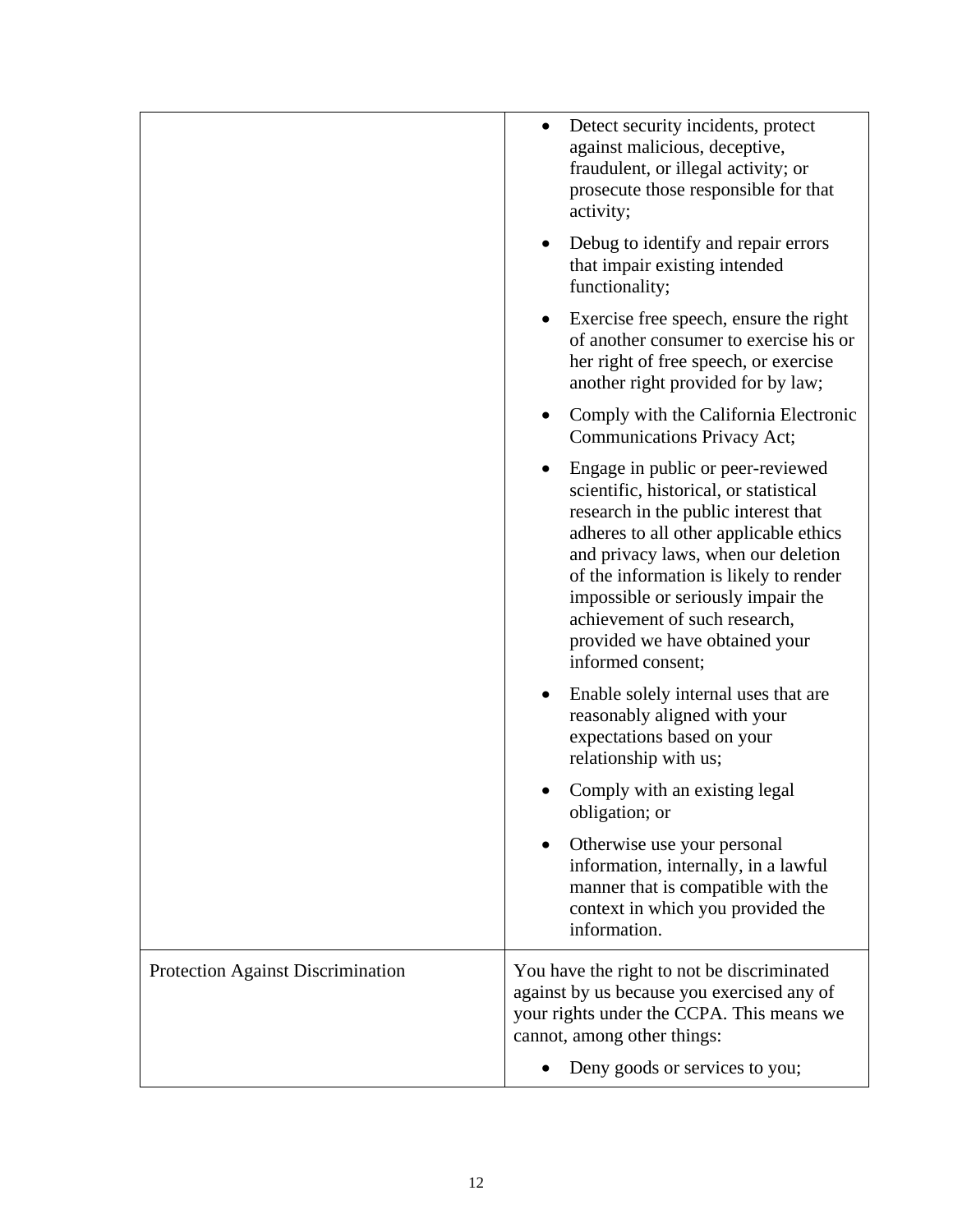| Charge different prices or rates for<br>goods or services, including through<br>the use of discounts or other benefits<br>or imposing penalties;                                                                                                              |
|---------------------------------------------------------------------------------------------------------------------------------------------------------------------------------------------------------------------------------------------------------------|
| • Provide a different level or quality of<br>goods or services to you; or                                                                                                                                                                                     |
| Suggest that you will receive a<br>different price or rate for goods or<br>services or a different level or quality<br>of goods or services.                                                                                                                  |
| Please note that we may charge a different<br>price or rate or provide a different level or<br>quality of goods and/or services to you, if that<br>difference is reasonably related to the value<br>provided to our business by your personal<br>information. |

- **13. Keeping Your Personal Information Secure.** We have appropriate security measures in place to prevent personal information from being accidentally lost or used or accessed in an unauthorized way. We limit access to your personal information to those who have a genuine business need to access it. Those processing your information will do so only in an authorized manner and are subject to a duty of confidentiality. We also have procedures in place to deal with any suspected data security breach. We will notify you and any applicable regulator of a suspected data security breach where we are legally required to do so.
- **14. Do Not Track Policy.** Our website does not respond to Do Not Track signals. However, some third party websites do keep track of your browsing activities. If you are visiting such websites, you can set your preferences in your web browser to inform websites that you do not want to be tracked. You can enable or disable Do Not Track by visiting the preferences or settings page of your web browser.
- **15. Links to Other Websites.** Our website may contain links to other websites or social media services that are not operated by us. If you click on a third party link, you will be directed to that third party's site or service. We strongly advise you to review the Privacy Policy/Notice of every site you visit. We have no control over and assume no responsibility for the content, privacy policies or practices of any third party sites or services.
- **16. How to Exercise Your Rights.** If you would like to exercise any of your rights as described in this privacy notice, please email us at info@statinmed.com or call us at 734-222-5426.

Please note that you may only make a CCPA-related data access or data portability disclosure request twice within a 12-month period.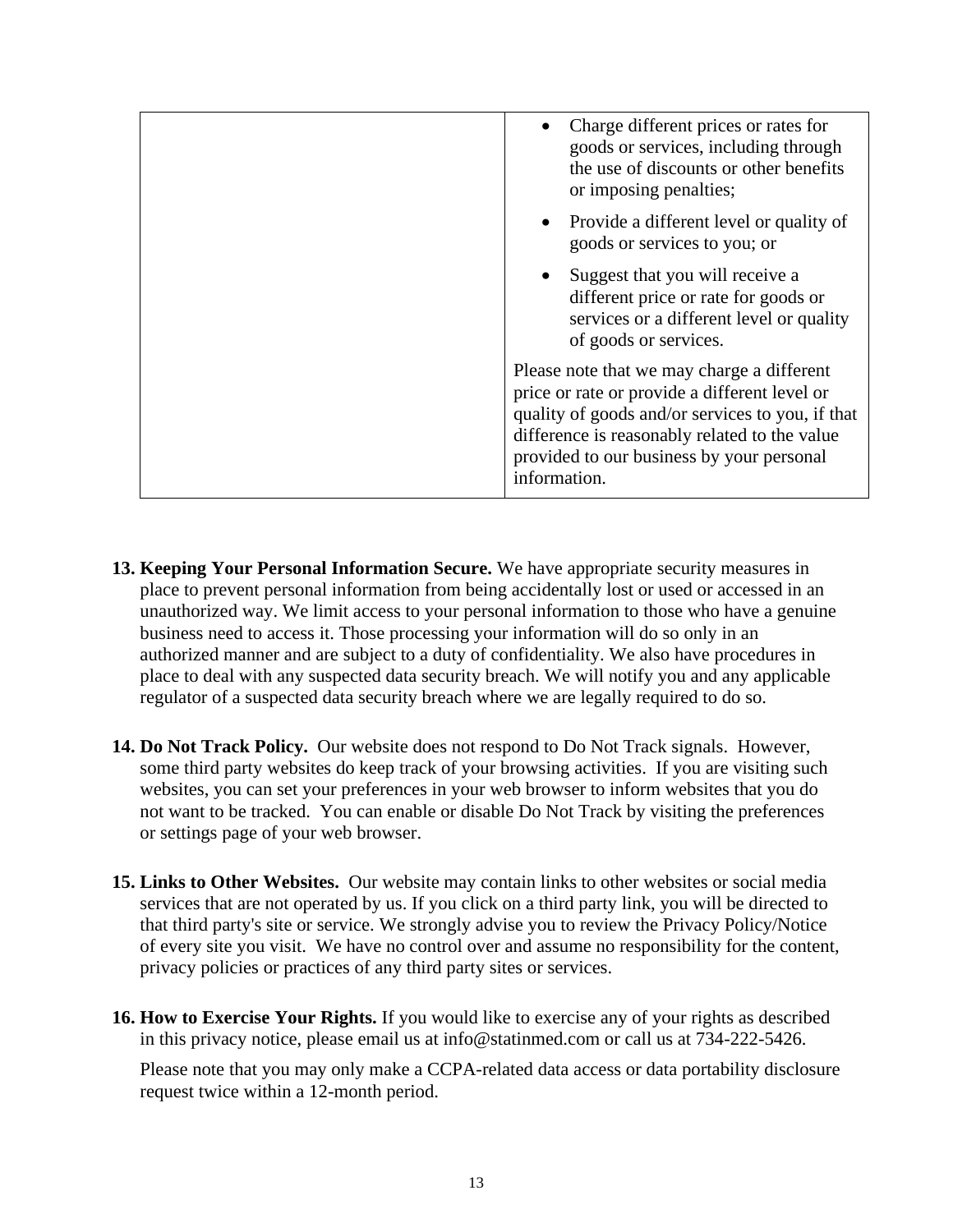If you choose to contact directly by website, email, phone or in writing, you will need to provide us with:

- Enough information to identify you (e.g., your full name, address and customer or matter reference number);
- Proof of your identity and address; and
- A description of what right you want to exercise and the information to which your request relates.

We are not obligated to make a data access or data portability disclosure if we cannot verify that the person making the request is the person about whom we collected information, or is someone authorized to act on such person's behalf.

Any personal information we collect from you to verify your identity in connection with you request will be used solely for the purposes of verification.

- **17. How to File a GDPR Complaint.** We hope that we can resolve any query or concern you raise about our use of your information. The General Data Protection Regulation also gives you right to lodge a complaint with a supervisory authority, in the European Union (or European Economic Area) state where you work, normally live, or where any alleged infringement of data protection laws occurred.
- **18. Children Under the Age of 18.** Our Website is not intended for children under 18 years of age. No one under age 18 may provide any information to or on through the Website. We do not knowingly collect personal information from children under 18. If you are under 18, do not use or provide any information on this Website. If we learn we have collected or received personal information from a child under 18 without verification of parental consent, we will delete that information. If you believe we might have any information from or about a child under 18, please contact us. See "How to Contact Us" below.
- **19. Notice to Persons Outside of the USA.** This privacy notice is governed by the laws of the USA. By submitting person information to us, you understand that your personal information will be subject to the laws of the USA and applicable state laws.
- **20. Changes to This Privacy Notice.** This privacy notice was last published on April 29, 2021.

We may change this privacy notice from time to time–when we do, we will inform you via our website.

**21. How to Contact Us.** Please contact us by email or telephone if you have any questions about this privacy notice or the information we hold about you.